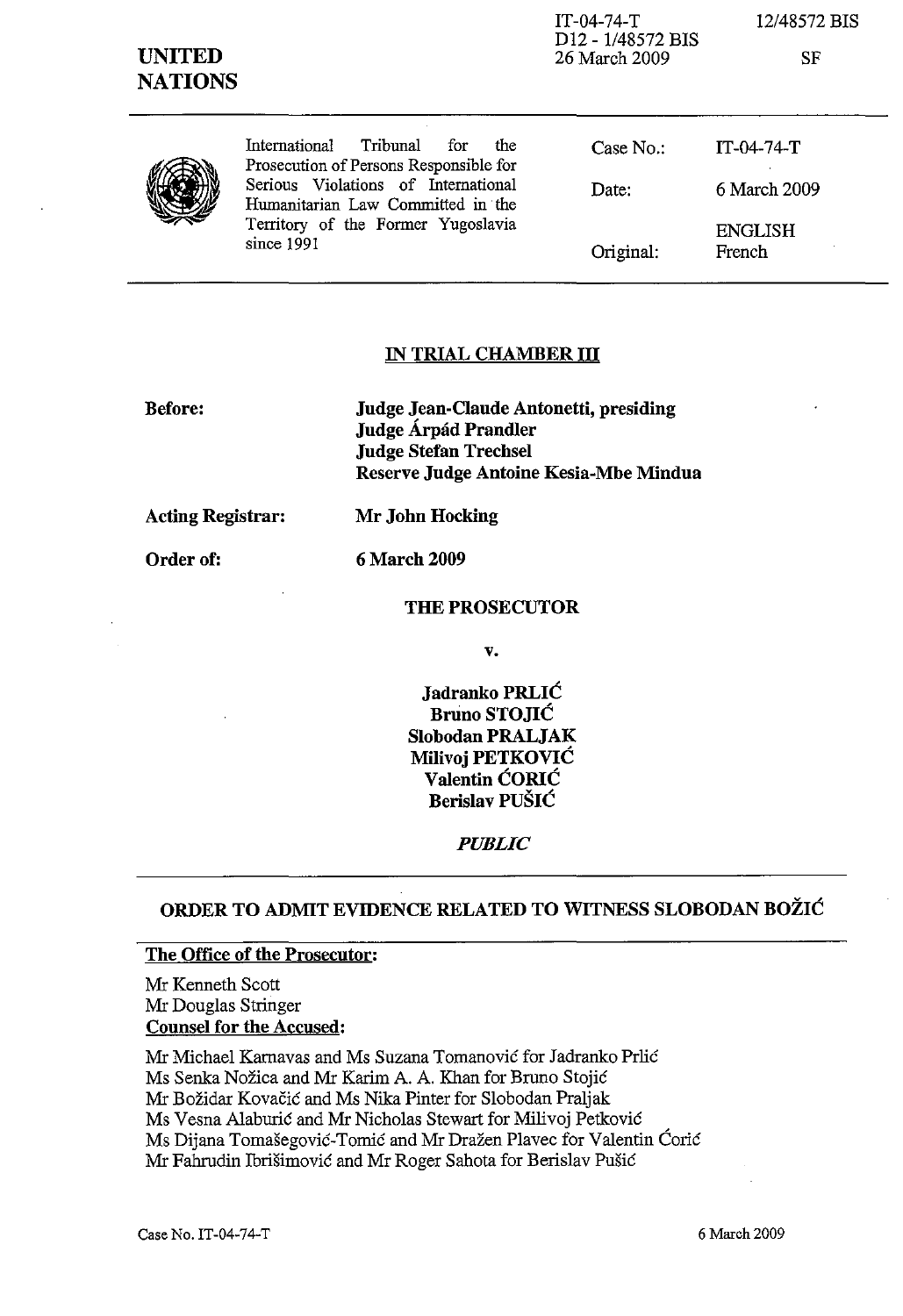**TRIAL CHAMBER ill** ("Chamber") of the Intemational Tribunal for the Prosecution of Persons Responsible for Serious Violations of International Humanitarian Law Committed in the Territory of the Former Yugoslavia since 1991 ("Tribunal"),

**CONSIDERING** that Counsel for the Accused Stojić ("Stojić Defence"), Counsel for the Accused Praljak ("Praljak Defence"), Counsel for the Accused Petković ("Petković Defence") and the Office of the Prosecutor ("Prosecution") have requested the admission of 49,  $\frac{1}{3}$ ,  $\frac{2}{3}$  and  $\frac{13}{4}$  exhibits, respectively, related to the testimony of Witness Slobodan Božić ("Proposed Exhibits") who appeared before the Chamber from 2 to 10 February 2009,

**CONSIDERING** that the Chamber has examined the objections formulated by the Praljak Defence with regard to certain exhibits proposed by the Prosecution.<sup>5</sup> the objections formulated by the Petković Defence with regard to certain exhibits proposed by the Prosecution,<sup>6</sup> the objections formulated by the Pušić Defence to certain exhibits proposed by the Prosecution ("Pušić Response"),  $\frac{1}{1}$  the objection formulated by the Stojić Defence with regard to certain exbibits proposed by the Prosecution<sup>8</sup> as well as the reply filed by the Prosecution in response to these objections ("Reply"), 9

**NOTING** the Decision on Presentation of Documents by the Prosecution in Crossexamination of Defence Witnesses, rendered by the Chamber on 27 November 2008 ("Decision of 27 November 2008") in which the Chamber established the modalities for the presentation of new documents during the cross-examination by the Prosecution of Defence witnesses,

**NOTING** the "Decision on the Interlocutory Appeal against the Trial Chamber's Decision on Presentation of Documents by the Prosecution in Cross-examination of

 $<sup>1</sup>$  IC 00913.</sup>

 $2$  IC 00914.

IC 00915. 4 IC 00916.

IC 00920.

IC 00918.

IC 00919.

<sup>8</sup> Bruno Stojić's Objection to Admission of Slobodan Božić's Previous Interview into Evidence, 12 February 2009.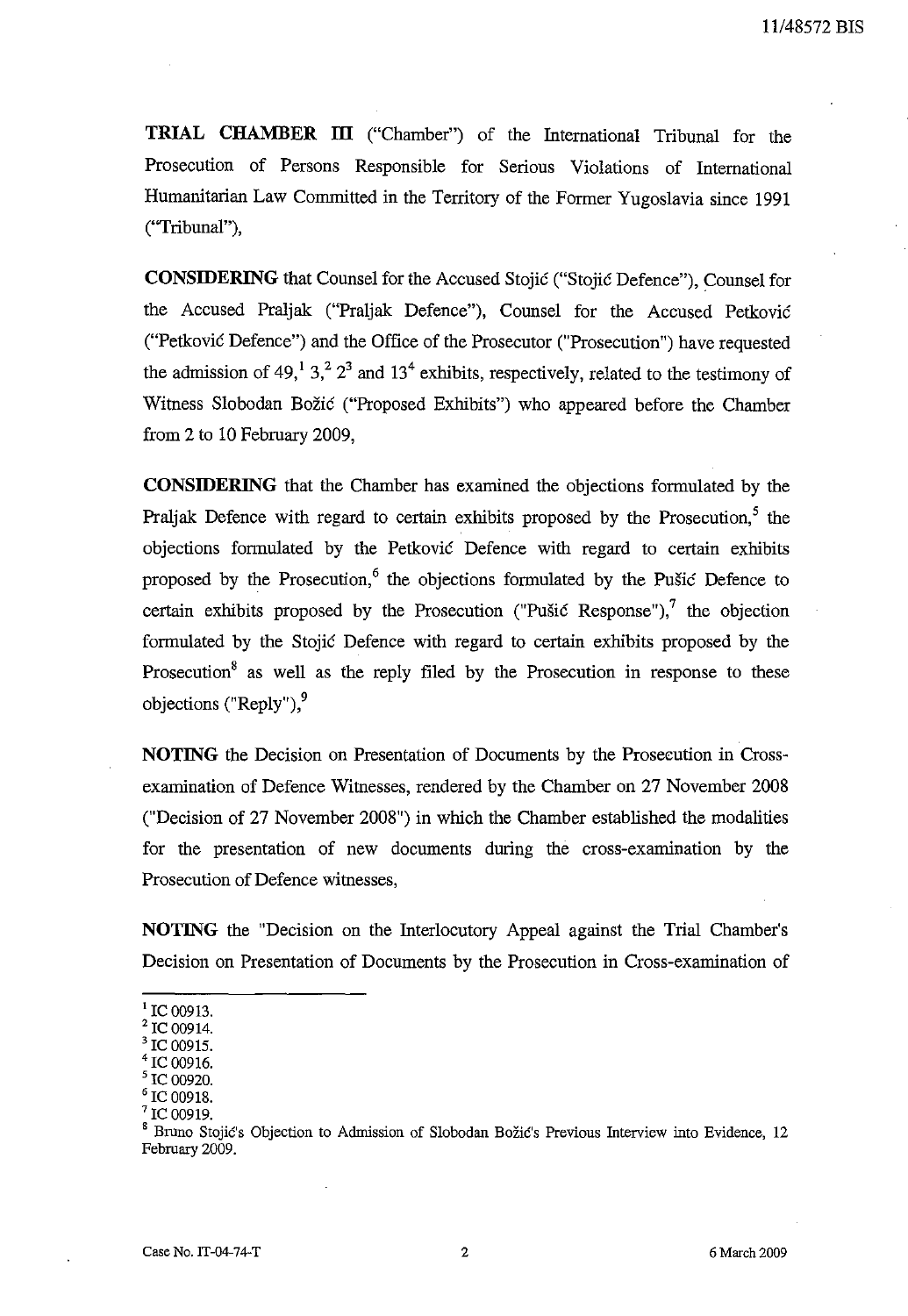Defence Witnesses", rendered by the Appeals Chamber on 26 February 2009 ("Decision of 26 February 2009") in which it affirms the Decision of 27 November 2008,

**CONSIDERING** that the Pušić Defence objected in particular to the admission of Exhibits P 10782, P 10783, P 10785, P 10792, P 10795 and P 10807 on the ground that these are new documents that were not on the list of exhibits produced by the Prosecution pursuant to Rule 65 *ter* of the Rules of Procedure and Evidence ("65 *ter*  List"; "Rules") and that the Prosecution did not justify the exceptional circumstances that would allow their admission.<sup>10</sup>

**CONSIDERING** that, in its Reply, the Prosecution argues in particular that the new documents for which it seeks admission aim not only to test the credibility of the witness, but also to respond to the arguments presented by the Defence teams through this witness, $^{11}$ 

**CONSIDERING** that the Prosecution further claims that the Chamber should admit the new documents which the Prosecution has tendered for admission, to all intents and purposes, insofar as it would be unreasonable, unfair and contrary to the search for truth to admit these documents only with regard to the credibility of the witness and not to refute the arguments of the Defence,<sup>12</sup>

**CONSIDERING,** moreover, that the Prosecution has withdrawn its request for the admission of Exhibit P  $10794$ <sup>13</sup>

**CONSIDERING** that the Chamber takes note first of the fact that the Prosecution has withdrawn its request for the admission of Exhibit P 10794,

**CONSIDERING,** furthermore, that the Chamber finds that in their request for admission, the Parties refer to the page numbers of the documents themselves and not to the page numbers in the E-court system,

<sup>10</sup> Pušić Response, p. 2.

<sup>&</sup>lt;sup>9</sup> "Prosecution Reply to Defence Objections to the Admission of the New Documents by the Prosecution through Slobodan Božić", (''Reply''), 16 February 2009.

<sup>&</sup>lt;sup>11</sup> Reply, para. 6.

 $^{12}$  Reply, para. 8.

<sup>13</sup> Reply, para. 4.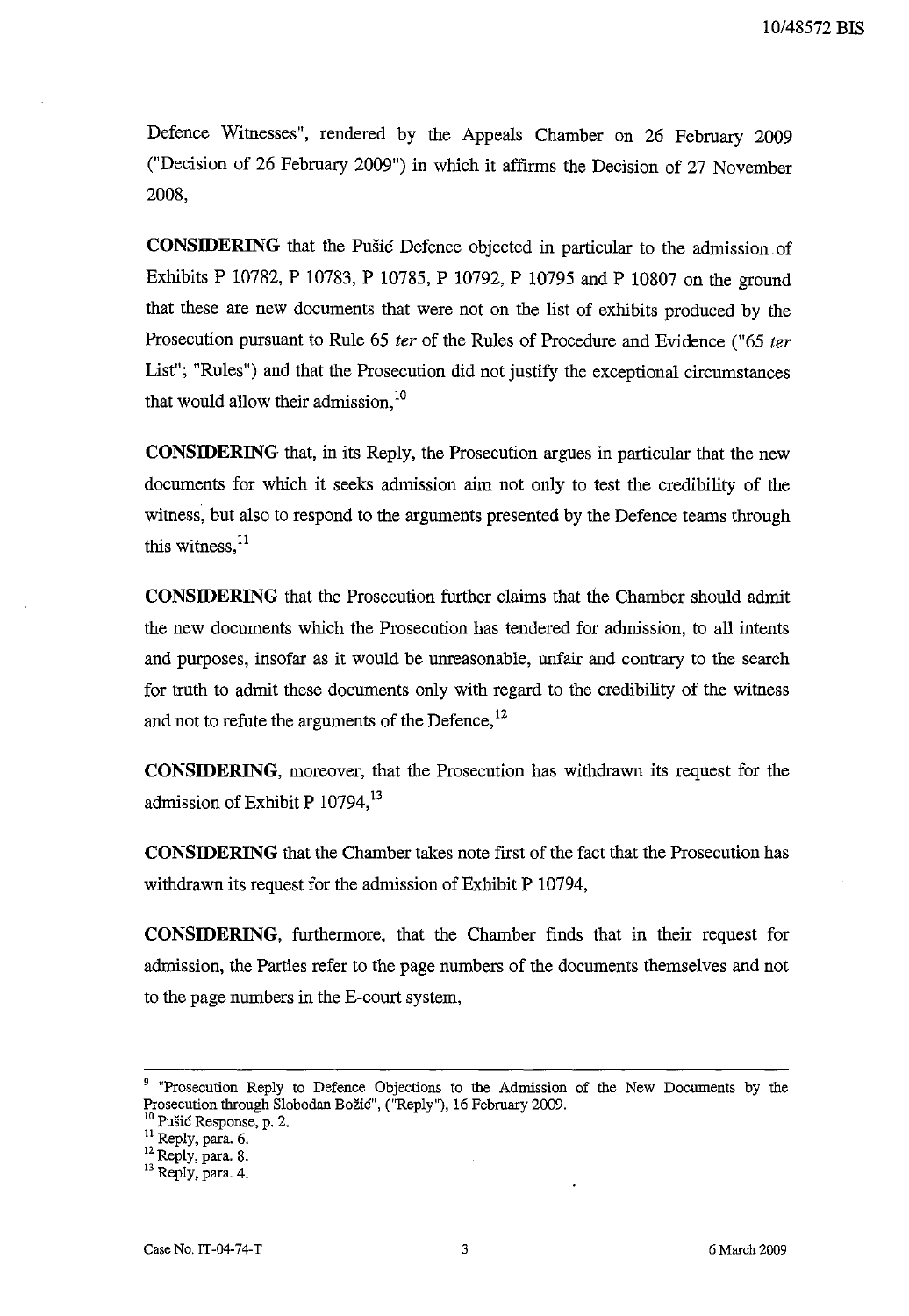**CONSIDERING** that in light of the practice of the Chamber, which requires that the pages of the documents tendered for admission by the Parties be listed according to the page numbers of the English version of the document in the E-court system, the Chamber requests that the Parties keep to this practice,

**CONSIDERING,** moreover, that the Chamber notes that Proposed Exhibits 2D00891 and 2D01458 have already been admitted by the Chamber<sup>14</sup> and that the request in respect of them is therefore moot,

**CONSIDERING** that with regard to Exhibits P 10782, P 10783, P 10785, P 10792, P 10795 and P 10807 ("Mixed Documents"), the Chamber recalls that it has established that when the Prosecution wishes to introduce documents that would impeach the credibility of a witness while at the same time inculpate an Accused, it would decide on a case-by-case basis whether or not it is appropriate to admit them, <sup>15</sup>.

**CONSIDERING** that the Chamber recalls that only exceptional reasons may justify the admission of these new documents from the Prosecution after the conclusion of its· case in order to prove the guilt of an Accused, and that the Chamber will exaruine the potential infringement on the rights of the Accused caused by such an admission,<sup>16</sup>

**CONSIDERING** that, with this aim, the Chamber has established that when the Prosecution wishes to have new documents entered into evidence in order to establish the guilt of an Accused after the conclusion of its case, it must explain to the Chamber when and by which means it obtained these documents, when it disclosed them to the Defence and why they are being offered only after the conclusion of its case,  $17$ 

**CONSIDERING** that the Appeals Chamber recalled in its Decision of 26 February 2009 that the Trial Chamber has the discretionary power to decide for what purpose the documents it decides to admit into evidence are used,  $18$ 

<sup>&</sup>lt;sup>14</sup> Order Admitting Evidence regarding Witness Neven Tomić, 21 January 2009; and Order Admitting Evidence Related to Witness Davor Marijan, 25 February 2009.

<sup>&</sup>lt;sup>15</sup> Decision of 27 November 2008, para. 22

<sup>&</sup>lt;sup>16</sup> Decision of 27 November 2008, para. 20.

<sup>&</sup>lt;sup>1</sup> Decision of 27 November 2008, para. 20.

<sup>&</sup>lt;sup>18</sup> Decision of 26 February 2009, para. 29.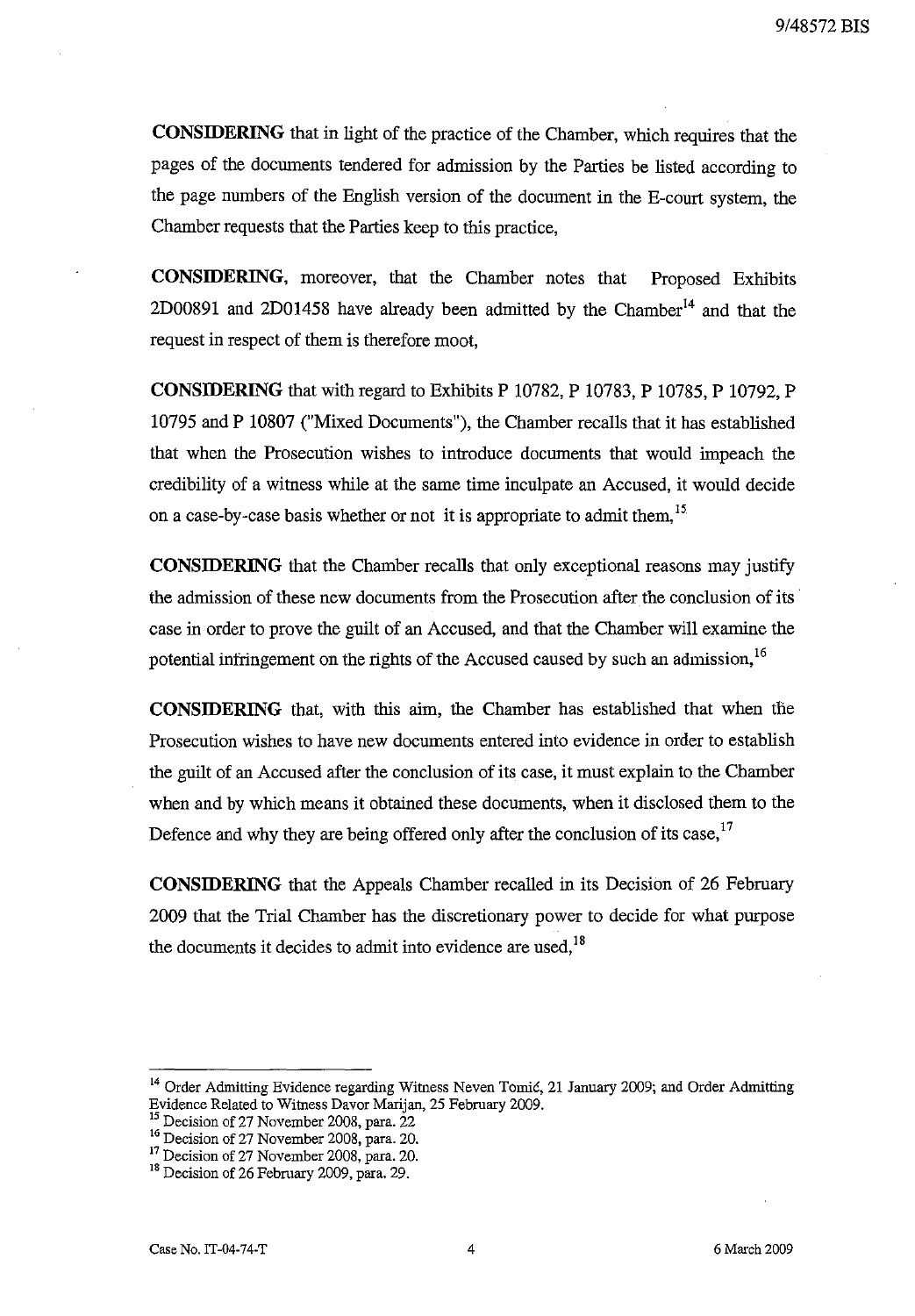**CONSIDERING** that the Prosecution has itself admitted that the Mixed Documents serve both to test the credibility of Witness Slobodan Božić and to refute the arguments presented by the Stojić Defence through him,

**CONSIDERING** that the Chamber finds that the Mixed Documents have not already been admitted into evidence and do not appear on the Prosecution's 65 *ter* List, and that therefore they are new documents that fall within the scope of paragraph 18 of the Decision of 27 November 2008,

**CONSIDERING** that the Prosecution has not followed the procedure established by the Chamber for requesting the admission of the Mixed Documents, for all intents and purposes, because while they partly go to proof of the guilt of an Accused, it has not explained when and by which means it obtained these documents, when it disclosed them to the Defence and why they are being offered only after the conclusion of its **case,** 

**CONSIDERING** that by failing to provide these explanations, the Prosecution has not enabled the Chamber to hear the Parties on this matter and to evaluate the potential infringement on the rights of the Defence; that as a result, the Chamber decides not to admit the Mixed Documents in order to prove the guilt of an Accused,

**CONSIDERING** that the Chamber recalls that the Prosecution may, during the crossexamination of a Defence witness, nevertheless introduce documents that have not been admitted into evidence, for the sole purpose of testing the credibility of a witness or to refresh his/her memory,<sup>19</sup> and that it will assess the admissibility of the Mixed Documents for this purpose alone,

**CONSIDERING** that the Chamber has examined each Proposed Exhibit on the basis of the criteria of admissibility defined in the Decision on Admission of Evidence rendered on 13 July 2006 ("Decision of 13 July 2006") and in the Decision Adopting Guidelines for the Presentation of Defence Evidence rendered on 24 April 2008 ("Decision of 24 April 2008"), $^{20}$ 

<sup>&</sup>lt;sup>19</sup> Decision of 27 November 2008, para. 24.

<sup>&</sup>lt;sup>20</sup> Guideline 8 regarding the Admission of Documentary Evidence through a Witness".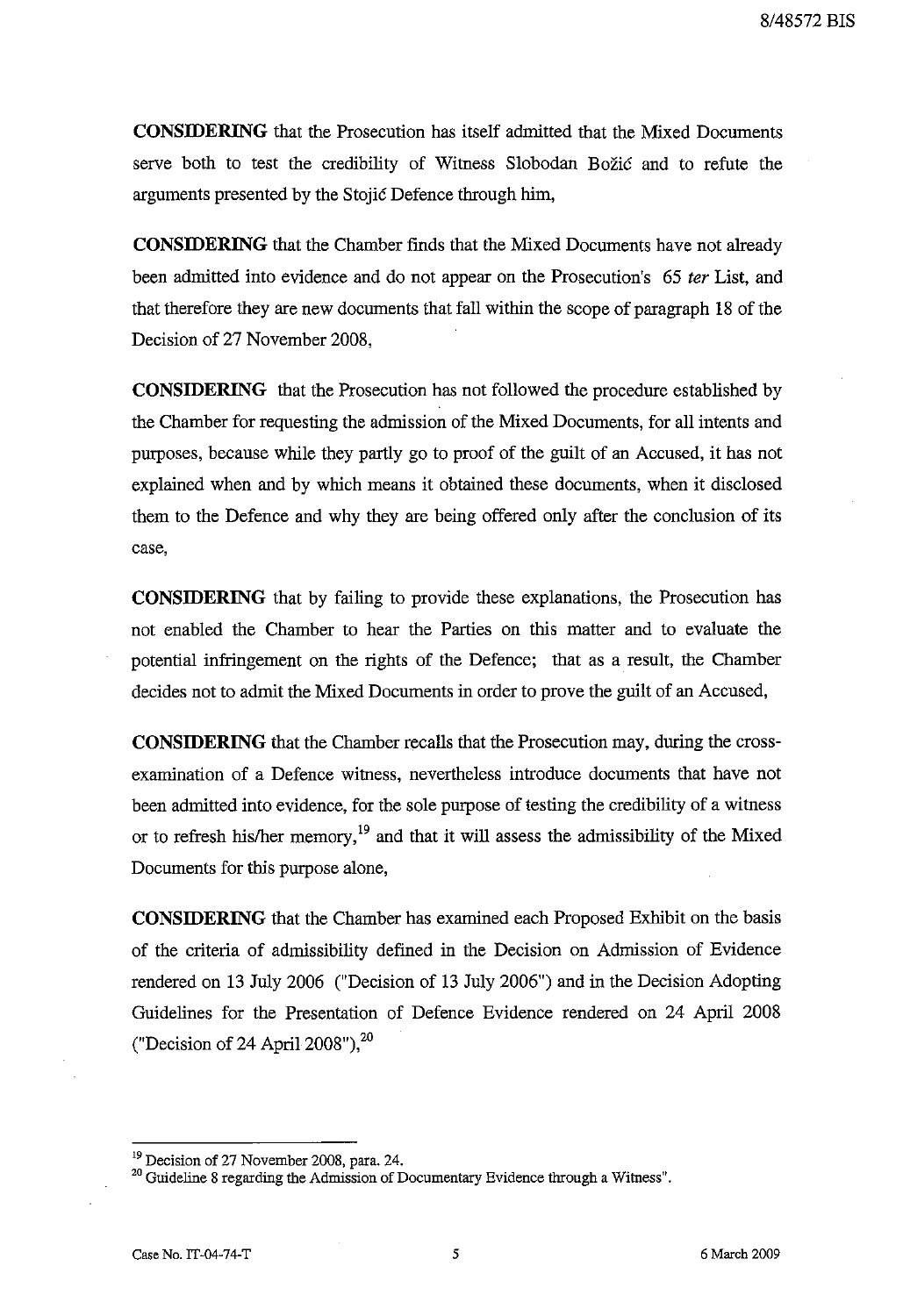**CONSIDERING** that the Chamber decides to admit into evidence the Proposed Exhibits marked "admitted" in the Annex attached to this Decision as they were put to Witness Slobodan Božić and present sufficient indicia of relevance, probative value and reliability,

**CONSIDERING** that the Chamber decides not to admit into evidence the Proposed Exhibits marked "not admitted" in the Annex attached to this Decision as they do not conform to the instructions set out in the Decisions of 13 July 2006 and of 24 April 2008 for the reasons given in the Annex attached to this Decision,

#### **FOR THE FOREGOING REASONS,**

**PURSUANT TO** Rules 54 and 89 of the Rules,

**GRANTS** the request for admission of the Praljak Defence and the Petković Defence,

**PARTIALLY GRANTS** the request for admission of the Stojić Defence and the Prosecution,

**DECIDES** that there is cause to admit into evidence Exhibits P 10782, P 10783, P 10785, P 10792, P 10795 and P 10807 solely because they go to impeach the credibility of Witness Slobodan Božić,

**DECIDES** that there is cause to admit into evidence the Proposed Exhibits marked "admitted" in the Annex attached to this Decision,

**DECLARES MOOT** the request by the Stojić Defence with regard to Proposed Exhibits 2D00891 and 2DOl458 for the reasons given in the Annex attached to this Decision,

**DENIES** in all other respects the requests for admission of the Proposed Exhibits of the Stojić Defence and the Prosecution, for the reasons given in the Annex attached to this Decision.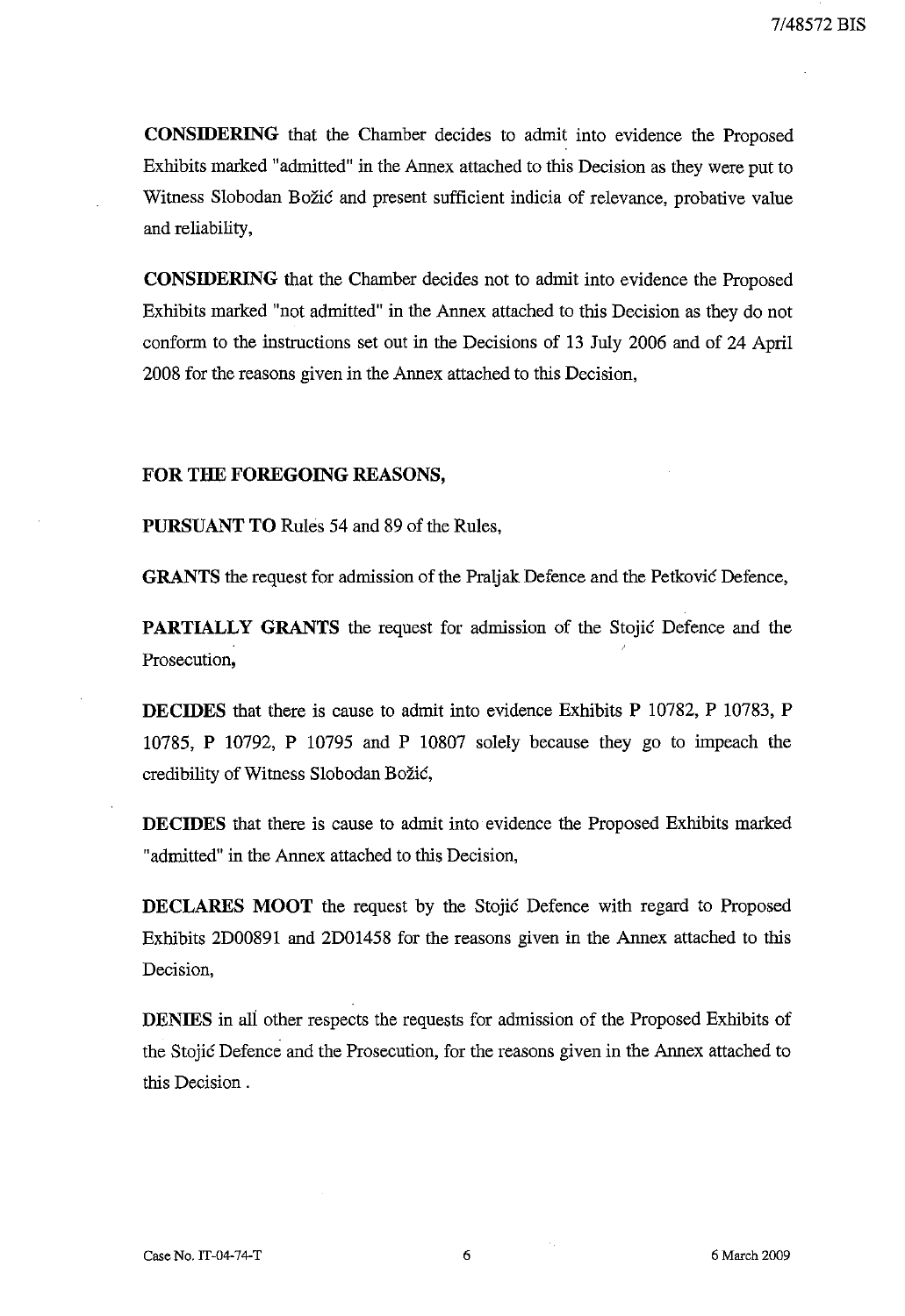Done in English and in French, the French version being authoritative.

/signed/

Jean-Claude Antonetti

Presiding Judge

 $\bar{z}$ 

Done this sixth day of March 2009

 $\sim$   $\mu$ 

At The Hague

The Netherlands

# **[Seal of the Tribunal]**

Case No. IT-04-74-T 7

6 March 2009

 $\bar{\beta}$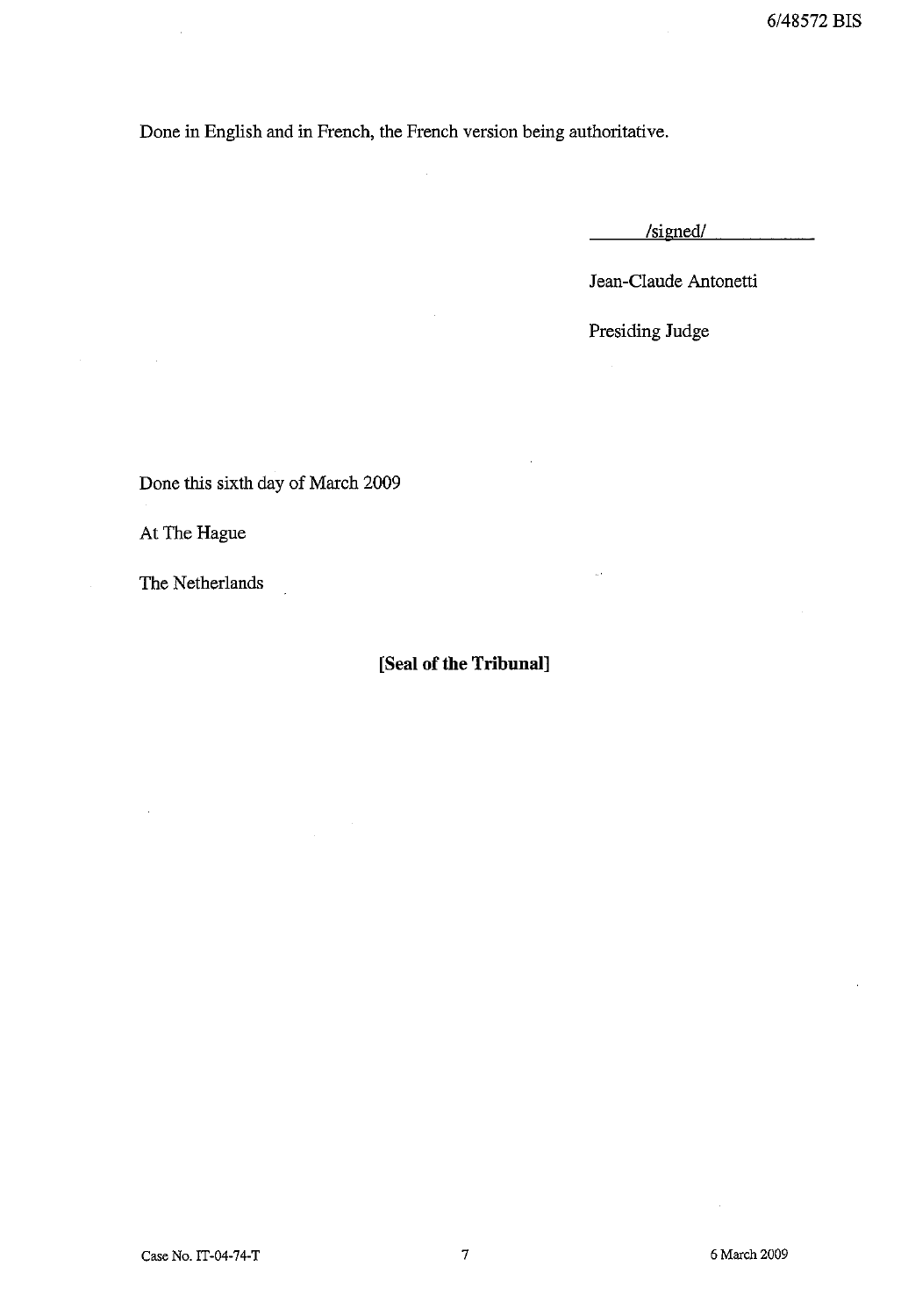# **Annex**

| <b>Exhibit Number</b>   | <b>Party Proposing</b>           | Admitted/Not Admitted/                                   |
|-------------------------|----------------------------------|----------------------------------------------------------|
| (Preferably in          | <b>Admission of Exhibits</b>     | Marked for Identification                                |
| <b>Numerical Order)</b> |                                  | (MFI)                                                    |
| 1D 00110                | Stojić Defence                   | Not admitted (Reason: the                                |
|                         |                                  | document is not on the 65                                |
|                         |                                  | ter List<br>$\circ$ f<br>the<br>Stojić                   |
|                         |                                  | Defence<br>and<br>was<br>used                            |
|                         |                                  | solely<br>during<br>the                                  |
|                         |                                  | examination-in-chief)                                    |
| 1D 02423                | Stojić Defence                   | Not admitted (Reason: the                                |
|                         |                                  | document is not on the 65                                |
|                         |                                  | ter List<br>of<br>the<br>Stojić                          |
|                         |                                  | Defence<br>and<br>used<br>was                            |
|                         |                                  | solely<br>during<br>the<br>examination-in-chief)         |
| 2D00444                 |                                  | Admitted                                                 |
| 2D00445                 | Stojić Defence<br>Stojić Defence | Admitted                                                 |
| 2D00558                 | Stojić Defence                   | Admitted                                                 |
| 2D00567                 | Stojić Defence                   | Admitted                                                 |
| 2D00689                 | Stojić Defence                   |                                                          |
|                         |                                  | Not admitted (Reason: the<br>English translation appears |
|                         |                                  | to have one page more than                               |
|                         |                                  | the BCS original)                                        |
| 2D00694                 | Stojić Defence                   | Admitted                                                 |
|                         |                                  |                                                          |
| 2D00847                 | Stojić Defence                   | admitted<br>Not<br>(Reason:                              |
|                         |                                  | Prlic's<br>Jadranko<br>name                              |
|                         |                                  | appears at the end of the                                |
|                         |                                  | English translation, while it                            |
|                         |                                  | does not appear in the BCS<br>original)                  |
| 2D00854                 |                                  | Admitted                                                 |
| 2D00891                 | Stojić Defence<br>Stojić Defence | Moot<br>(Reason:<br>already                              |
|                         |                                  | admitted by the Order                                    |
|                         |                                  | Admitting<br>Evidence                                    |
|                         |                                  | regarding Witness Neven                                  |
|                         |                                  | Tomić of 21 January 2009)                                |
| 2D00926                 | Stojić Defence                   | Admitted                                                 |
|                         |                                  |                                                          |
| 2D00976                 | Stojić Defence                   | Not Admitted (Reason: the                                |
|                         |                                  | Stojić Defence did<br>not                                |
|                         |                                  | specify which of the two                                 |
|                         |                                  | translations in the E-court                              |
|                         |                                  | system under this number                                 |
|                         |                                  | corresponds to the BCS                                   |
|                         |                                  | original)                                                |
| 2D00978                 | Stojić Defence                   | Admitted                                                 |
| 2D00985                 | Stojić Defence                   | Admitted                                                 |

 $\mathbb{Q}$ 

 $\hat{\boldsymbol{\gamma}}$ 

 $\hat{\boldsymbol{\theta}}$ 

 $\boldsymbol{\cdot}$ 

ł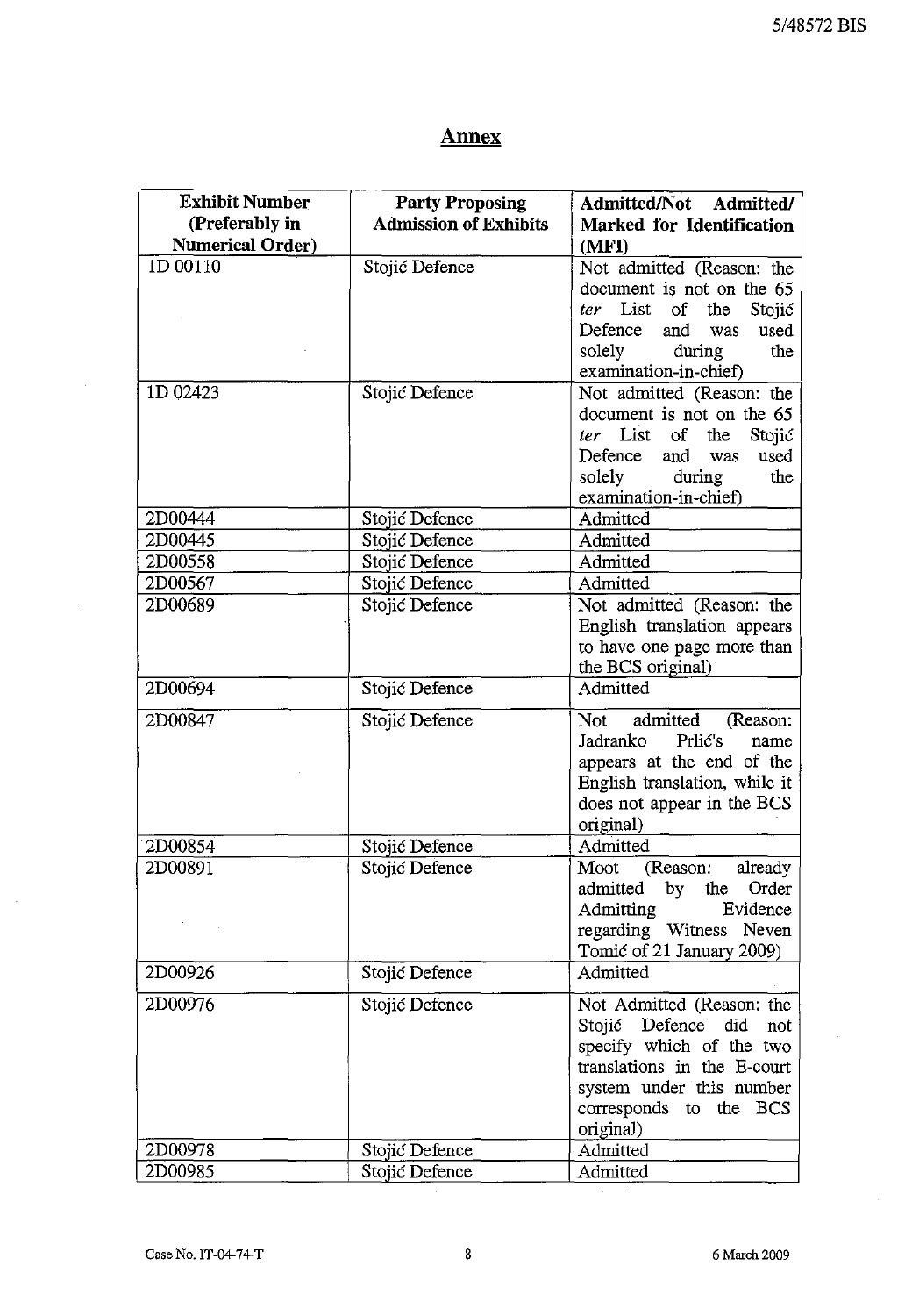t,

 $\hat{\mathcal{L}}$ 

| 2D00989 | Stojić Defence | Admitted                                                |  |
|---------|----------------|---------------------------------------------------------|--|
| 2D00992 | Stojić Defence | Admitted                                                |  |
| 2D01000 | Stojić Defence | Admitted                                                |  |
| 2D01006 | Stojić Defence | Admitted                                                |  |
| 2D01018 | Stojić Defence | Admitted                                                |  |
|         |                |                                                         |  |
| 2D01031 | Stojić Defence | Admitted                                                |  |
| 2D01262 | Stojić Defence | Not Admitted (Reason: the                               |  |
|         |                | document is incomplete,                                 |  |
|         |                | page 3 is not available in E-                           |  |
|         |                | Moreover,<br>the<br>court.                              |  |
|         |                | document has more than 20                               |  |
|         |                | pages and the Stojić                                    |  |
|         |                | Defence has not specified                               |  |
|         |                | for which pages it seeks                                |  |
|         |                | admission)                                              |  |
| 2D01321 | Stojić Defence | Admitted                                                |  |
| 2D01363 | Stojić Defence | Admitted                                                |  |
| 2D01443 | Stojić Defence | Admitted                                                |  |
| 2D01444 | Stojić Defence | Admitted                                                |  |
| 2D01458 | Stojić Defence | Moot<br>(Reason:<br>already                             |  |
|         |                | by<br>Order<br>admitted                                 |  |
|         |                | Admitting Evidence related                              |  |
|         |                | to Witness Davor Marijan                                |  |
|         |                | of 25 February 2009)                                    |  |
| 2D01459 | Stojić Defence | Admitted                                                |  |
| 2D01460 | Stojić Defence | Not Admitted (Reason: The                               |  |
|         |                | original document is almost                             |  |
|         |                | completely<br>illegible.                                |  |
|         |                | Moreover,<br>another                                    |  |
|         |                | document in BCS, equally                                |  |
|         |                | illegible, exists in the                                |  |
|         |                | Annex under this E-court                                |  |
|         |                | number)                                                 |  |
| 2D01461 | Stojić Defence | Not Admitted (Reason: the                               |  |
|         |                | original document is almost                             |  |
|         |                | completely illegible)                                   |  |
| 2D01462 | Stojić Defence | Admitted                                                |  |
| 2D01463 | Stojić Defence | Not Admitted (Reason: the                               |  |
|         |                | translation<br>under<br>this                            |  |
|         |                | the<br>number<br>E-court<br>in                          |  |
|         |                | system seems to correspond                              |  |
|         |                | only to a part of the original                          |  |
|         |                | BCS document. The Stojić                                |  |
|         |                | Defence has not specified<br>which part of the original |  |
|         |                | corresponds<br>to<br>this                               |  |
|         |                | translation)                                            |  |
|         |                |                                                         |  |
| 2D02010 | Stojić Defence | Not Admitted (Reason: the                               |  |

i,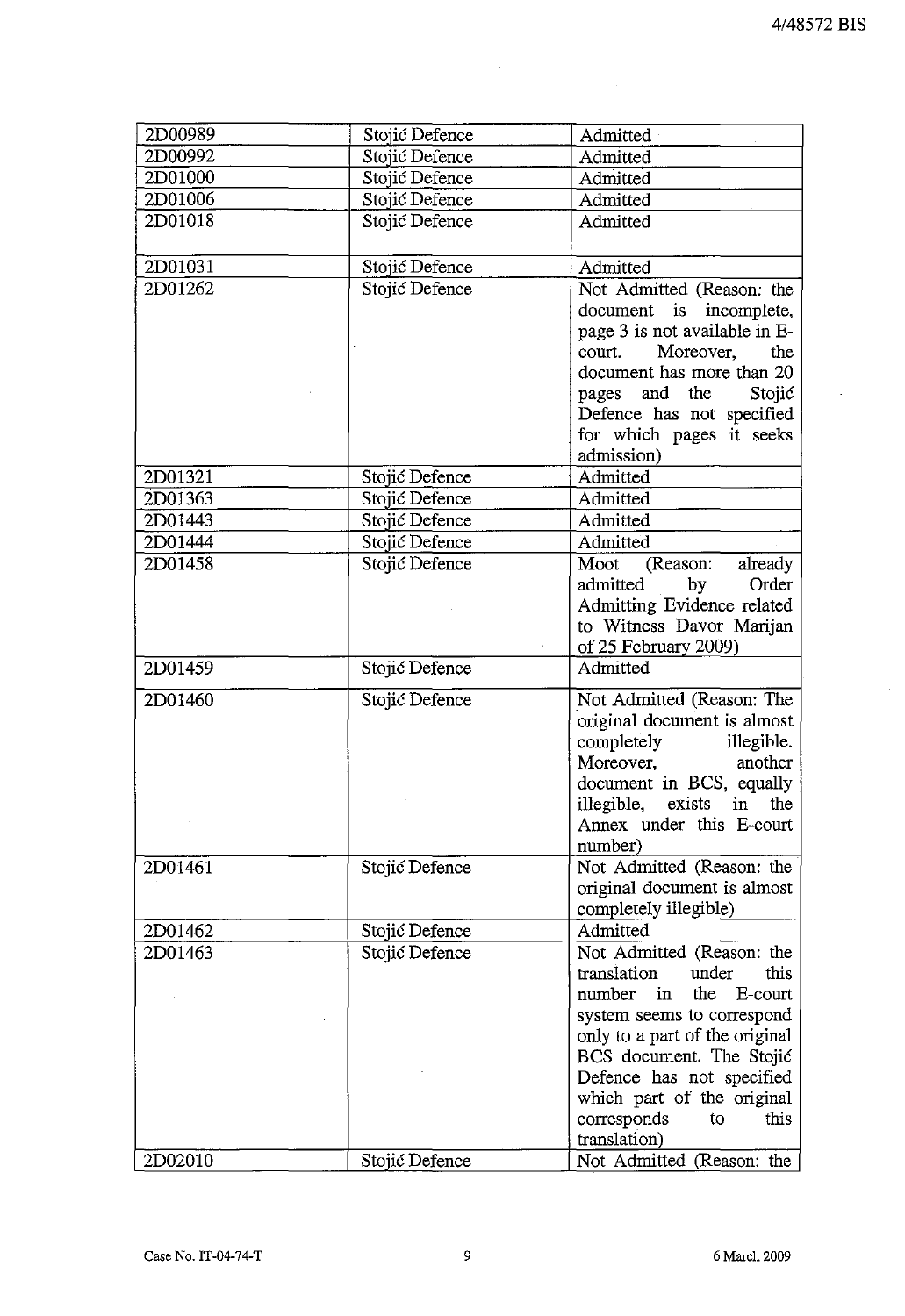|                      |                 | document is not on the       |
|----------------------|-----------------|------------------------------|
|                      |                 |                              |
|                      |                 | Stojić Defence 65 ter list   |
|                      |                 | and was used solely during   |
|                      |                 | the examination-in-chief)    |
| 2D02011              | Stojić Defence  | Not Admitted (Reason: the    |
|                      |                 | document is not on<br>the    |
|                      |                 | Stojić Defence 65 ter list   |
|                      |                 | and was used solely during   |
|                      |                 | the examination-in-chief)    |
| 2D02014              | Stojić Defence  | Not Admitted (Reason: the    |
|                      |                 | document is not on<br>the    |
|                      |                 | Stojić Defence 65 ter list   |
|                      |                 | and was used solely during   |
|                      |                 | the examination-in-chief)    |
| 2D02016              | Stojić Defence  | Not Admitted (Reason: the    |
|                      |                 | document is not on<br>the    |
|                      |                 | Stojić Defence 65 ter list   |
|                      |                 | and was used solely during   |
|                      |                 | the examination-in-chief)    |
| 4D00575              | Stojić Defence  | Admitted                     |
| P00767               | Stojić Defence  | Admitted                     |
| P00880               | Stojić Defence  | Admitted                     |
| P00921               | Stojić Defence  | Admitted                     |
|                      |                 |                              |
| P01008               | Stojić Defence  | Admitted                     |
| P01075               | Stojić Defence  | Admitted                     |
| P01805               | Stojić Defence  | Admitted                     |
| P01846               | Stojić Defence  | Admitted                     |
| P04890               | Stojić Defence  | Admitted                     |
| P05133               | Stojić Defence  | Admitted                     |
| P06996               |                 | Admitted                     |
|                      | Stojić Defence  |                              |
| P07419               | Stojić Defence  | Partially Admitted (only the |
|                      |                 | pages corresponding to the   |
|                      |                 | English<br>translation under |
|                      |                 | L002-9414<br>number<br>are   |
|                      |                 | admitted)                    |
| P07790               | Stojić Defence  | Admitted                     |
| 1D01987              | Praljak Defence | Admitted (pages 1, 8 and 9   |
| BCS pages 1D25-0931; |                 | of the English translation)  |
| 1D25-0941; 1D25-0942 |                 |                              |
| and pages 1D25-0956; |                 |                              |
| 1D25-0963;<br>1D25-  |                 |                              |
| 0964 <sup>21</sup>   |                 |                              |
|                      |                 |                              |
| 3D03101              | Praljak Defence | Admitted (pages 1 to 4 of    |
| BCS pages 3D35-1089; |                 | the English<br>translation   |
| 3D35-1094; 3D35-1095 |                 | under number 3D40-019)       |

<sup>&</sup>lt;sup>21</sup> Pages 1D25-0956, 1D25-0963, 1D25-0964 correspond to pages 1, 8 and 9 of the English version of the document in the E-court system.

 $\varphi\in\mathcal{A}$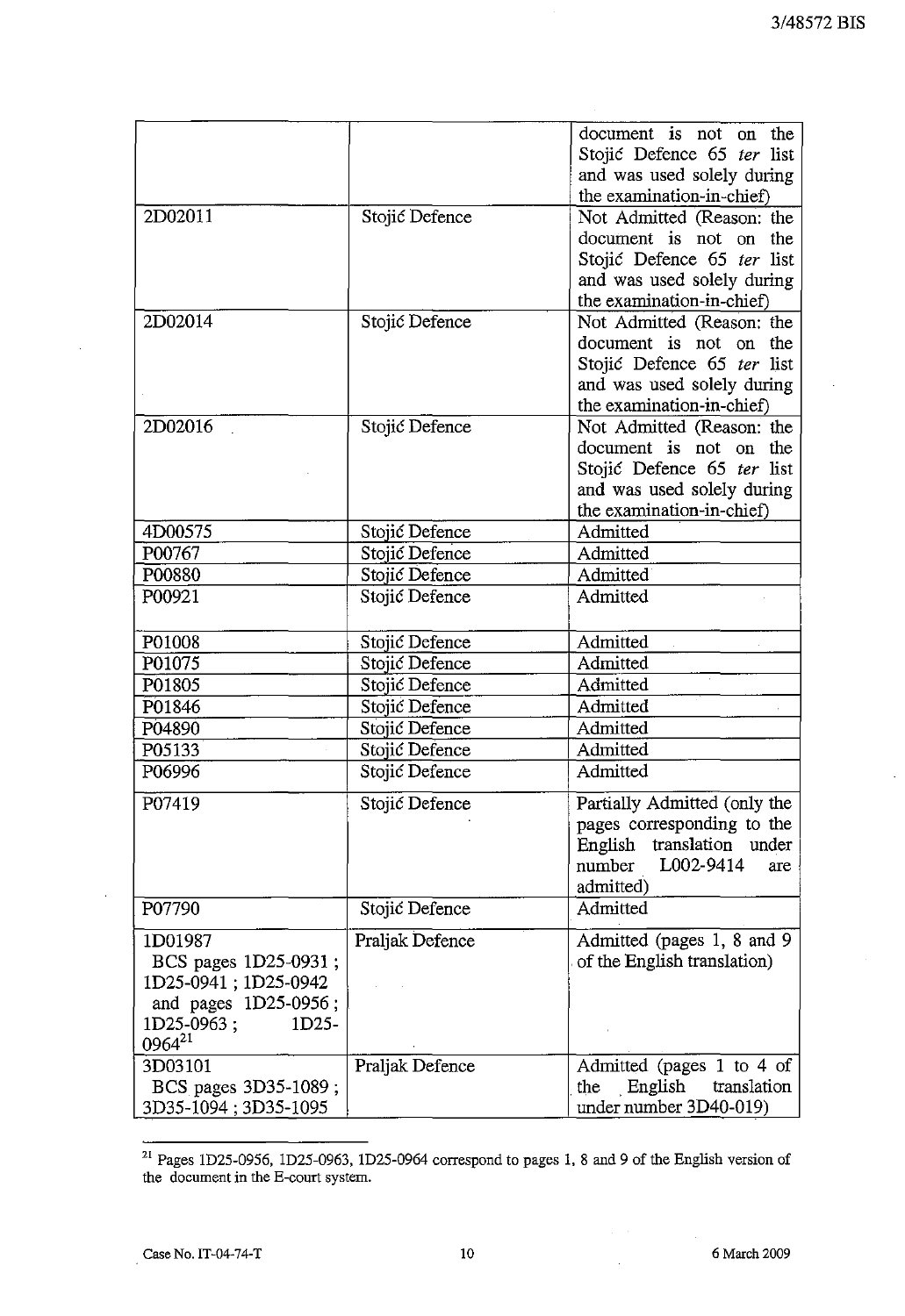| and pages 3D40-0019;<br>3D40-0020; 3D40-0021;<br>3D40-0022 <sup>22</sup> |                  |                                                                                                                                                     |
|--------------------------------------------------------------------------|------------------|-----------------------------------------------------------------------------------------------------------------------------------------------------|
| 3D03261                                                                  | Praljak Defence  | Admitted                                                                                                                                            |
| $4D01276$ in its entirety<br>or, alternatively, Article<br>47            | Petković Defence | Admitted in its entirety                                                                                                                            |
| 4D01287 article 11                                                       | Petković Defence | Admitted                                                                                                                                            |
| P00463 in its entirety or,<br>alternatively, pages 1, 72<br>and 97       | Prosecution      | Partially Admitted: pages 1,<br>72 and 97 of the original<br><b>BCS</b> document                                                                    |
| P02380                                                                   | Prosecution      | Admitted                                                                                                                                            |
| P05769                                                                   | Prosecution      | Admitted                                                                                                                                            |
| P06335                                                                   | Prosecution      | Not Admitted (Reason: the<br>Witness could not comment<br>on the reliability, relevance<br>or the probative value of the<br>Exhibit <sup>23</sup> ) |
| P08215                                                                   | Prosecution      | Admitted                                                                                                                                            |
| P <sub>10782</sub>                                                       | Prosecution      | Admitted (this document is<br>admitted only to the extent<br>that it goes to impeach the<br>credibility of<br>Slobodan<br>Božić)                    |
| P10783                                                                   | Prosecution      | Admitted (this document is<br>admitted only to the extent<br>that it goes to impeach the<br>credibility of Slobodan<br>Božić)                       |
| P10785                                                                   | Prosecution      | Admitted (this document is<br>admitted only to the extent<br>that it goes to impeach the<br>credibility of Slobodan<br>Božić)                       |
| P10792                                                                   | Prosecution      | Admitted (this document is<br>admitted only to the extent<br>that it goes to impeach the<br>credibility of Slobodan<br>Božić)                       |
| P10795                                                                   | Prosecution      | Admitted (this document is<br>admitted only to the extent<br>that it goes to impeach the<br>credibility of Slobodan<br>Božić)                       |
| P10807                                                                   | Prosecution      | Admitted (this document is<br>admitted only to the extent<br>that it goes to impeach the                                                            |

 $^{22}$  Pages 3D40-0019, 3D40-0020, 3D40-0021, 3D40-0022 correspond to pages 1 to 4 of the English version of the document in question (3D40-0019) in the E-court system.

<sup>23</sup> 10 February 2009, 36661: 20 transcript.

l,

 $\bar{z}$ 

 $\bar{\phantom{a}}$ 

 $\cdot$